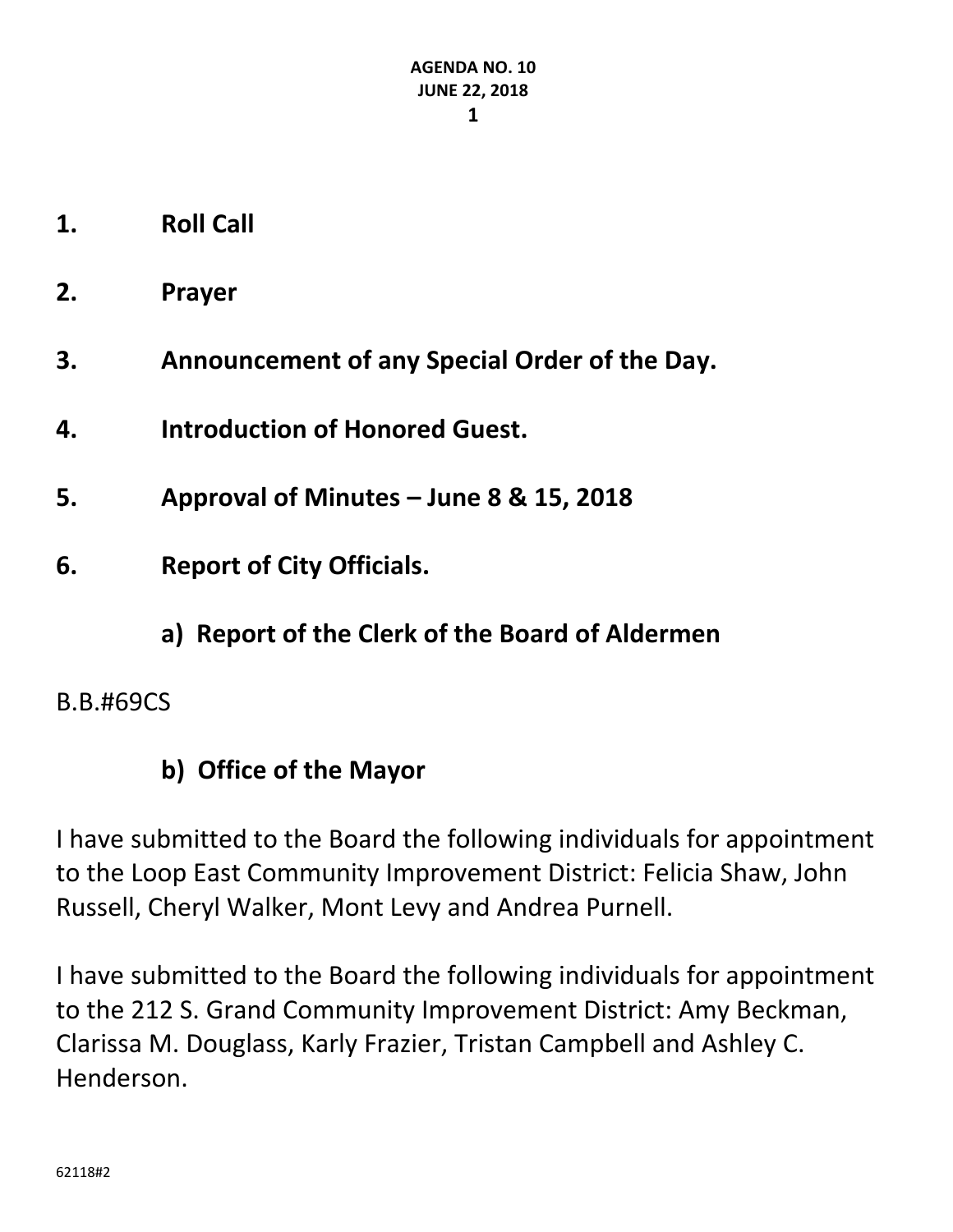### **c) Office of the President** none

### **7. Petitions and Communications.** none

### **8. Board Bills for Perfection – Informal Calendar.**

HUDZ B.B.#10 – Coatar/Ingrassia - An Ordinance pertaining to the Zoning Code requiring that certain uses that are regulated by a plat and petition process under the License Code and Building Code be made a conditional use, prohibited use, or use by right under the Zoning Code.

### **9. Board Bills for Third Reading - Informal Calendar.**

LEG B.B.#21AA – Howard - An ordinance submitting to the qualified voters of the City, a proposal to revise Section 2 of Article VIII of the City Charter which requires City employees to reside within the boundaries of the City and thus allow said employees, except for City Agency and Department Directors appointed by the Mayor, to reside outside of the boundaries of the City, and; providing for an election to be held for voting on the proposed revision and the manner of voting thereat and; for the publication, certification, deposit, and recording of this ordinance; and containing an emergency clause.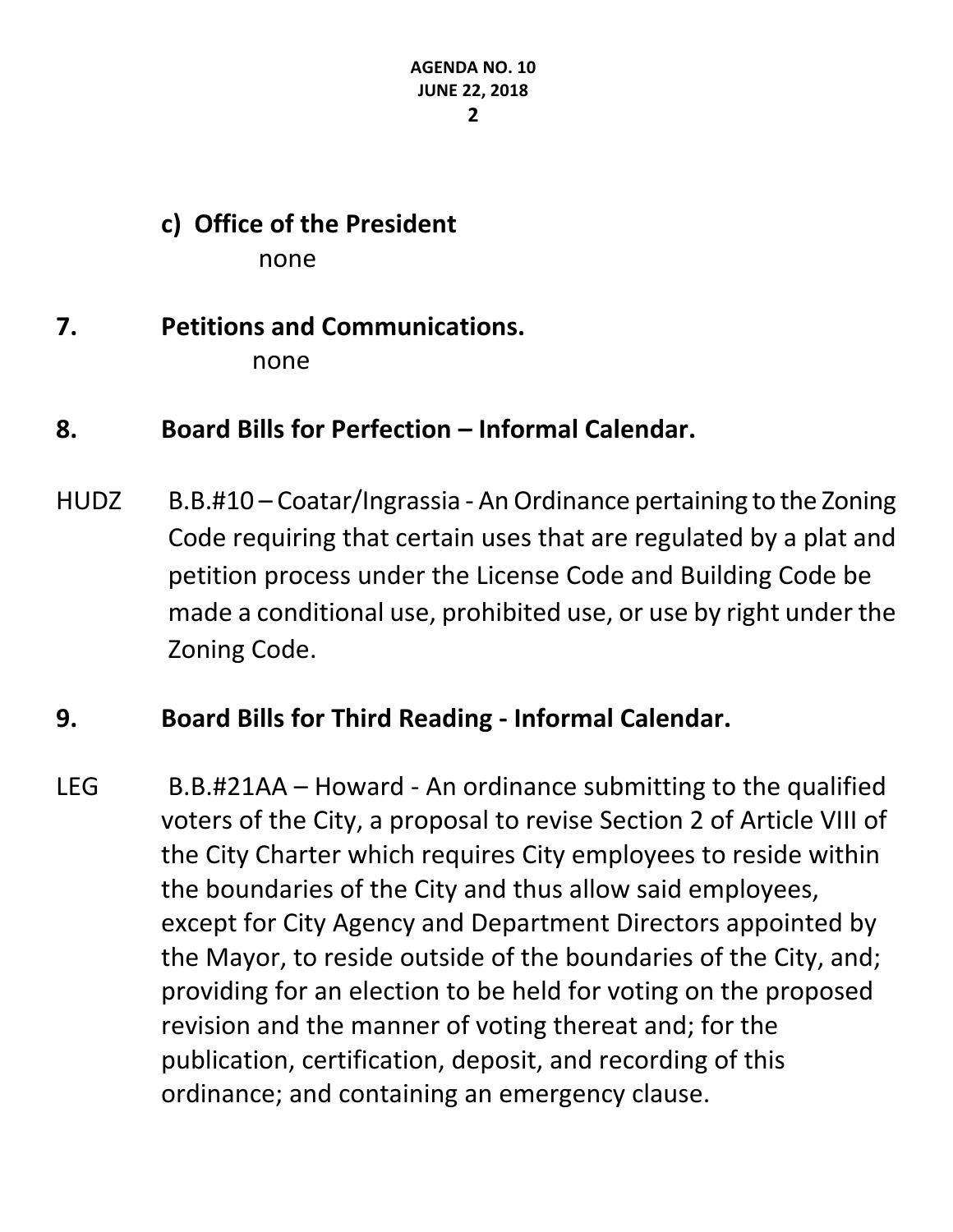# **9. Board Bills for Third Reading Informal Calendar – (cont.)**

- LEG B.B.#25AA Muhammad/Kennedy/Moore/Bosley An ordinance submitting to the qualified voters of the City a proposed amendment to the Charter to maintain the Board of Aldermen as body of twenty-eight Aldermen representing twenty-eight wards, and preventing its reduction beginning December 31, 2021, to a body of fourteen Aldermen representing fourteen wards as called for under Article I, Section 3 of the City Charter; providing for an election to be held for voting on the proposed amendment and the manner for the voting; and for the publication, certification, deposit, and recording of this ordinance; and containing an emergency clause.
- **10. Resolutions – Informal Calendar.** None
- **11. First Reading of Board Bills.**
- B.B.#88 Middlebrook An Ordinance approving the Petition to Establish the Gateway Land Community Improvement District, establishing the Gateway Land Community Improvement District, and finding a public purpose for the establishment of the Gateway Land Community Improvement District.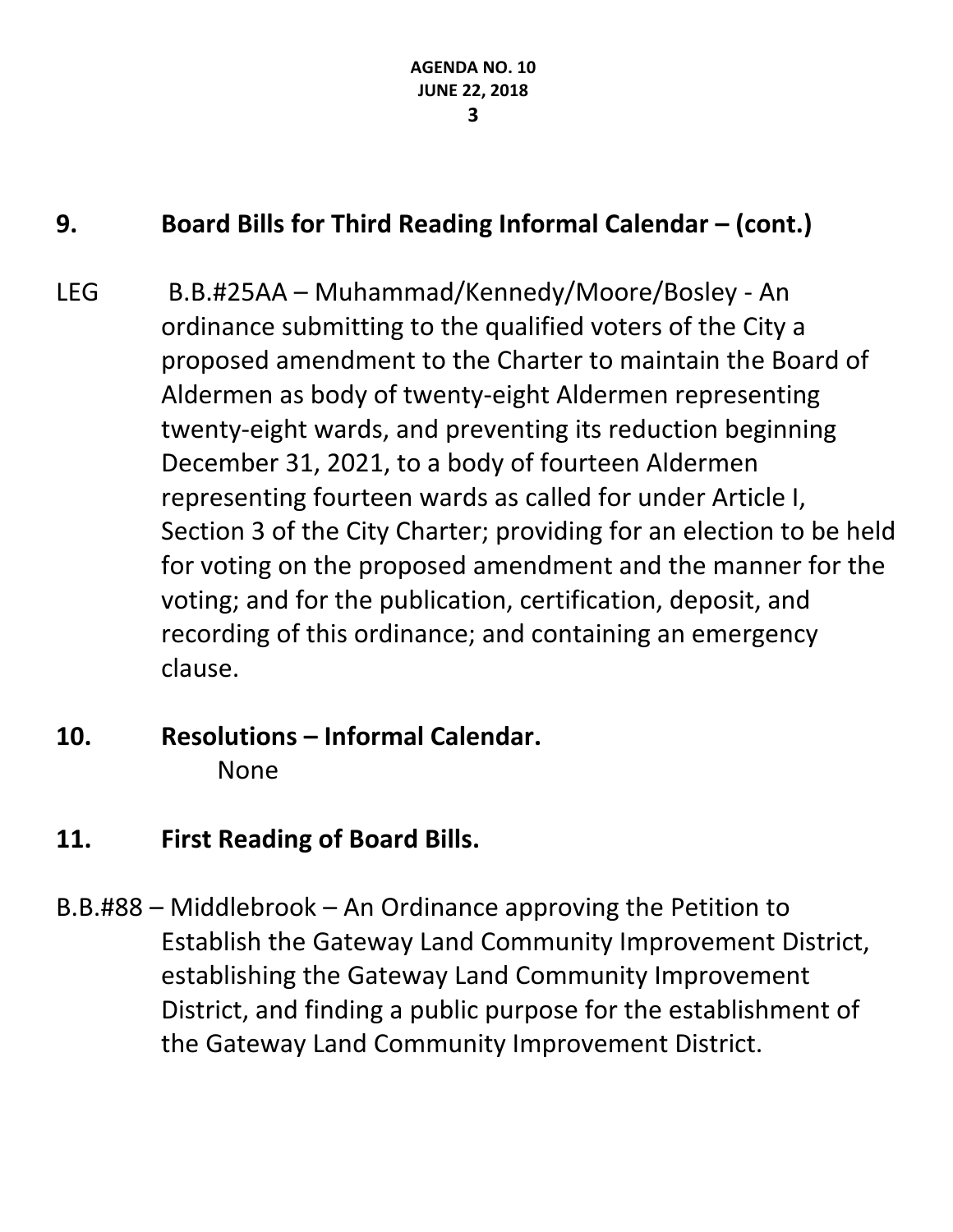# **11. First Reading of Board Bills – (cont.)**

- B.B.#89 Middlebrook An Ordinance authorizing the execution of a Cooperation Agreement with Discovery Pier Land Holdings, LLC, authorizing reimbursement in accordance therewith, and containing a severability clause and an emergency clause.
- B.B.#90 Coatar An Ordinance Amending Ordinance No. 69146 and 69153; authorizing other related actions; and containing a Severability Clause.
- B.B.#91 Navarro/Williamson An ordinance approved and recommended by the Preservation Board and Planning Commission of the City of St. Louis pertaining to the Skinker – DeBaliviere-Catlin Tract-Parkview Historic District; amending Ordinance #57688, repealing and replacing certain standards for the Skinker –DeBaliviere-Catlin Tract-Parkview Historic District as set forth herein.
- B.B.#92 Navarro An ordinance adopted pursuant to Sections 70.210-70.325 of the Revised Statutes of Missouri; authorizing and directing the City, a constitutional charter city of the State of Missouri, by and through its Director of Parks, Recreation & Forestry, to execute and deliver an Intergovernmental Cooperation Agreement by and among the City and the Art Museum Subdistrict of the Metropolitan Zoological Park and the Museum District of the City, a political subdivision of the state of Missouri (the "Museum") .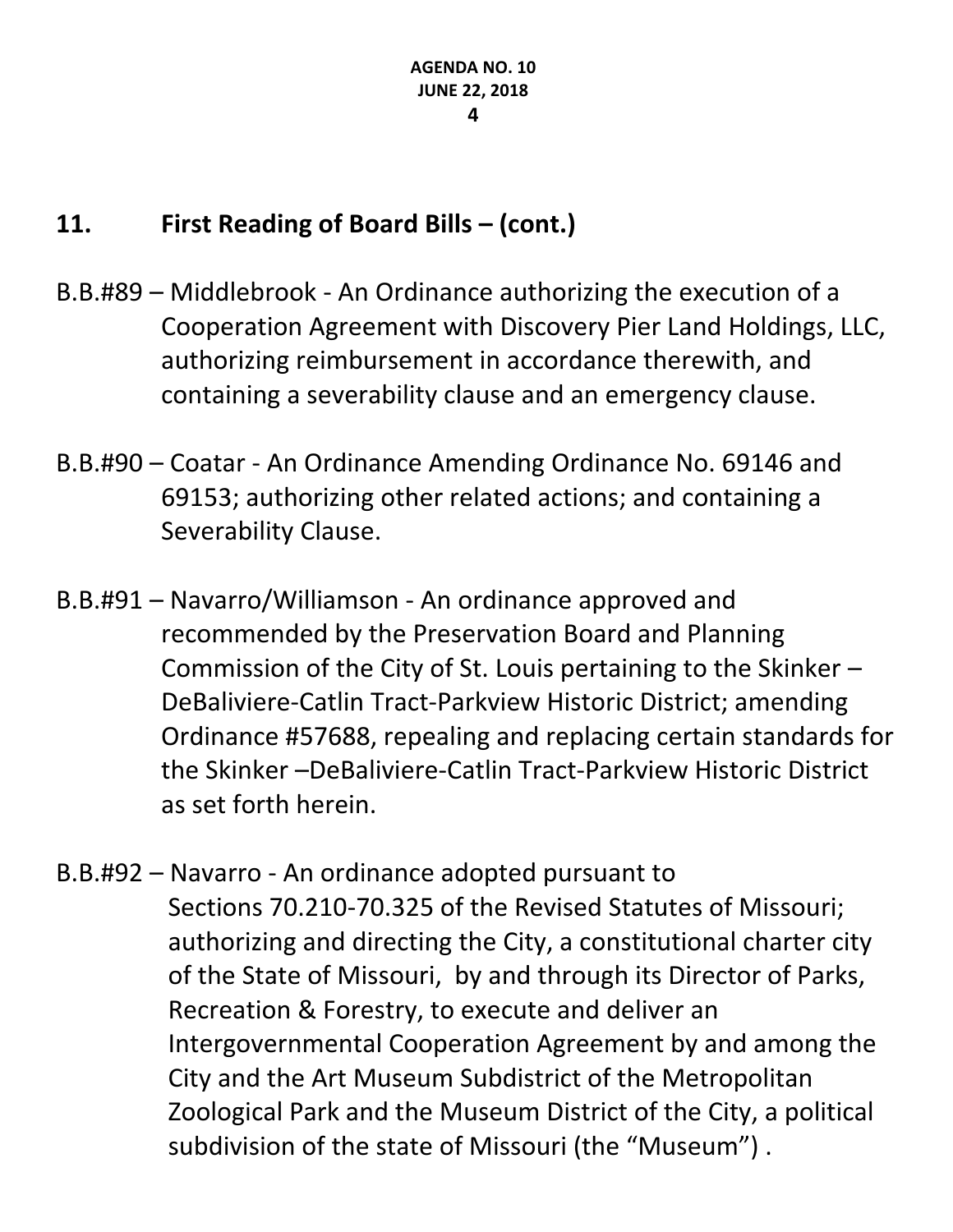# **12. Reference to Committee of Board Bills.**

- WM B.B.#88 #89
- PS B.B.#91
- HUDZ B.B.#90
- PARK B.B.#92

# **13. Second Reading and Report of Standing Committees.**

- PS B.B.#53CS Kennedy An Ordinance adopting the 2018 International Building Code with amendments, including Appendices E, F, G, H, I and J; repealing Ordinance 68610, Ordinance 68788, and Ordinance 69271; and containing a penalty clause, severability clause, savings clause, and emergency clause.
- PS B.B.#56CS Kennedy An Ordinance adopting the 2018 International Existing Building Code with amendments, including Appendices A, B, and C; repealing Ordinance 68790; and containing a penalty clause, severability clause, savings clause, and emergency clause.
- PS B.B.#57CS Kennedy An Ordinance adopting the 2018 International Property Maintenance Code with amendments; repealing Ordinance 68791; and containing a penalty clause, severability clause, savings clause, and emergency clause.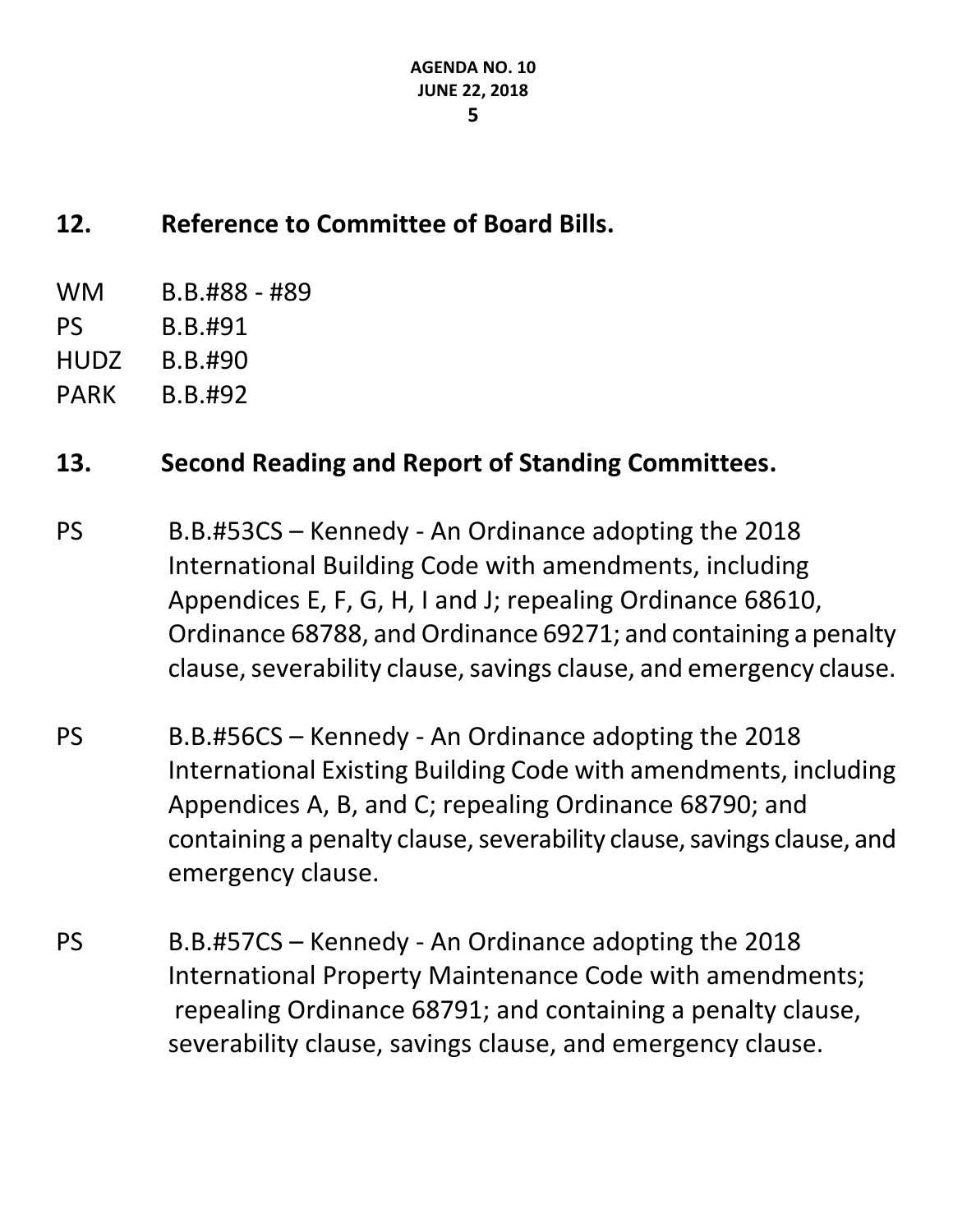# **13. Second Reading of Board Bills – (cont.)**

- PS B.B.#62 Navarro An ordinance repealing Ordinance 70026 and in lieu thereof enacting a new ordinance prohibiting the issuance of any 3 a.m. closing permits for any currently non-3am licensed premises within the boundaries of the Twenty-Eighth Ward Liquor Control District, and containing an emergency clause.
- PS B.B.#32CS Boyd An Ordinance concerning certain business license regulations set forth in Title 8, which require the completion of a plat and neighborhood consent petition prior to obtaining an occupancy permit; repealing Ordinances 56788, 57294, and 58645, pertaining to Arcades containing a severability clause; and an effective date clause.

### WM B.B.#1AA – Williamson/Pres. Reed – Budget for Fiscal Year

PE B.B.#68AA – Tyus - An ordinance to regulate employer and employee working relationships between the City and all employees under the Classified Service, including a compensation plan, terms and conditions of employment, benefits, leaves of absence, and authorization for a Deferred Compensation Plan; repealing Ordinance 70285; allocating certain other employees to a grade with rate; and including an emergency clause.

### **14. Report of Special Committees** none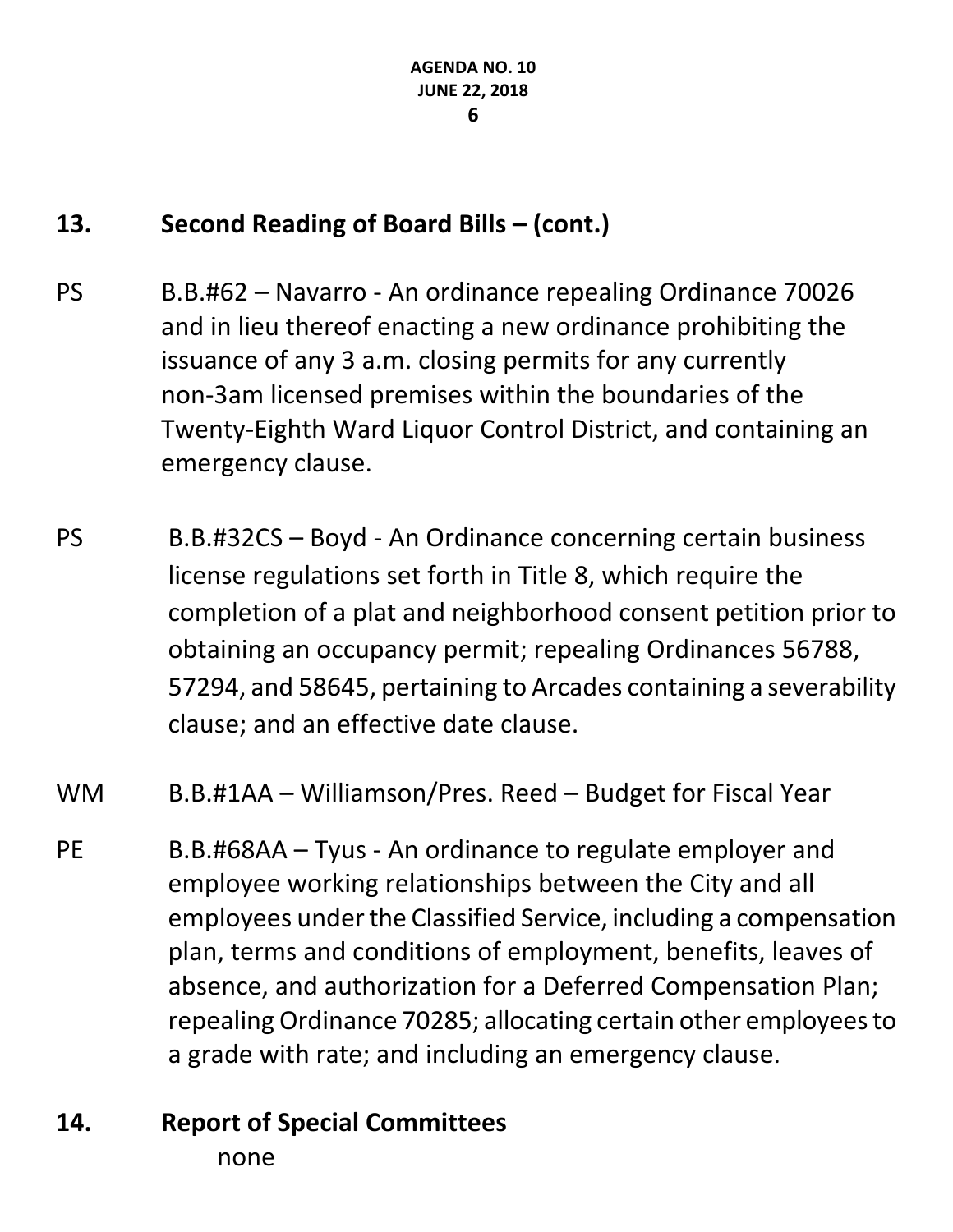# **15. Perfection Consent Calendar.**

- TC B.B.#74 Davis An Ordinance recommended and approved by the Airport Commission, the Board of Public Service, and the Board of Estimate and Apportionment, establishing and authorizing a public works and improvement program (the "Airfield, Building & Environs Projects") at St. Louis Lambert International Airport, entitled "FY19 PROJECT LIST"; and containing a severability and an emergency clause.
- TC B.B.#75 Davis An ordinance recommended and approved by the Airport Commission, the Comptroller and the Board of Estimate and Apportionment, making certain findings with respect to the transfer of up to Three Million Dollars of excess moneys that The City, intends to transfer from the Debt Service Stabilization Fund to the Airport Development Fund, authorizing a transfer in an amount not to exceed Three Million Dollars from the DSSF into the Airport Development Fund for the purpose of making funds available to address Coldwater Creek Emergency Repairs Phase 2 – Installation of Two 12 Foot BY 12 Foot Reinforced Concrete Box Culverts and the Restoration of the Charlie Pad Aircraft Ramp, Glycol Recovery System, Ramp Edge Lighting System, and Associated Impacted Improvements; containing a severability clause; and containing an emergency clause.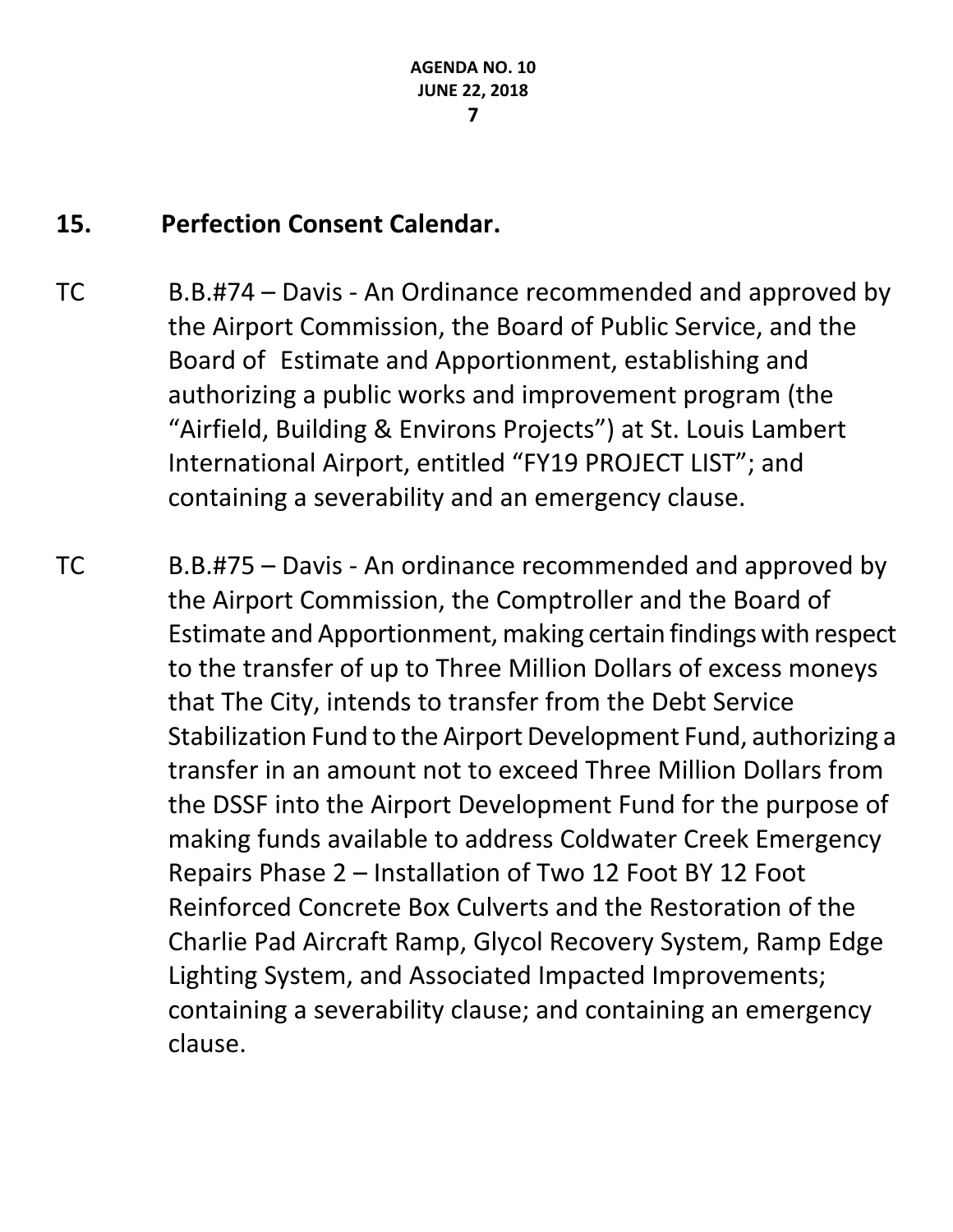# **15. Perfection Consent Calendar – (cont.)**

- WM B.B.#64 Williamson/Pres. Reed An Ordinance pertaining to the Transit Sales Tax imposed pursuant to Section 94.660, RSMo., as adopted and approved by the voters on August 2, 1994, pursuant to Ordinance 63168 creating the "City Public Transit Sales Tax Trust Fund" directing the Treasurer to deposit funds received pursuant to said sales tax into the "City Public Transit Sales Tax Trust Fund – Account ONE" appropriating \$11,560,000 from the said sales tax for the period herein stated to the Bi-State Development Agency; and containing a severability clause.
- WM B.B.#65 Williamson/Pres. Reed An Ordinance pertaining to the Transit Sales Tax directing the Treasurer to deposit funds received pursuant to said sales tax into the "City Public Transit Sales Tax Trust Fund – Account TWO" appropriating \$11,560,000 from the said sales tax for the period herein stated to the Bi-State Development Agency ; and containing a severability clause.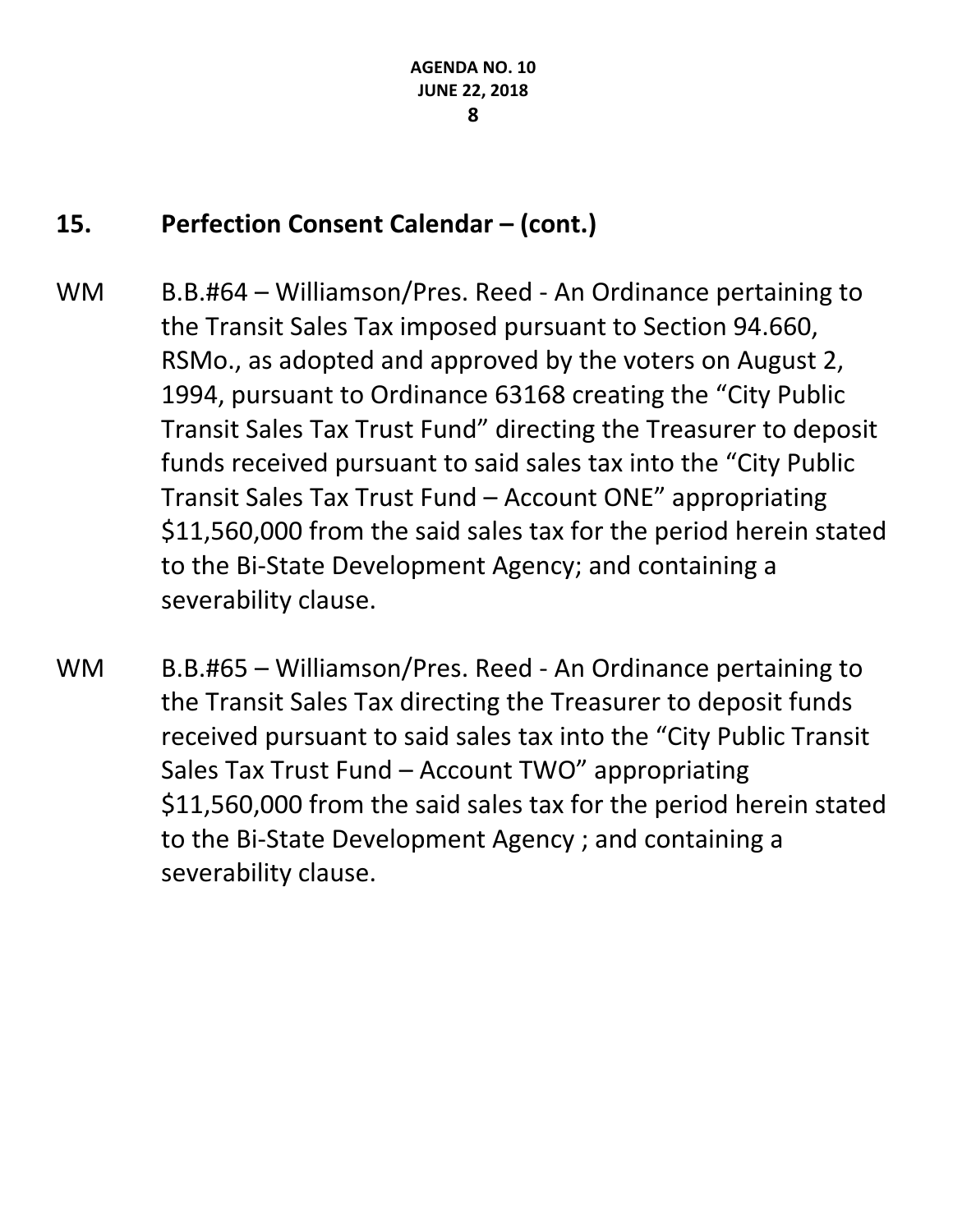# **15. Perfection Consent Calendar – (cont.)**

- WM B.B.#66 Williamson/Pres. Reed An ordinance appropriating the sum of \$21,877,000, which sum is hereby appropriated out of the "Transportation Trust Fund" to the Bi-State Development Agency for transportation purposes; supplying the Board of Estimate and Apportionment an annual evaluation report; further providing that in no event shall the Comptroller draw warrants on the Treasurer for an amount greater than the amount of proceeds deposited in the "Transportation Trust Fund" during the period from July 1, 2018 through June 30, 2019; and containing a severability clause.
- WM B.B.#77 Williamson An ordinance, recommended by the Board of Estimate and Apportionment, authorizing a supplemental appropriation; amending Ordinance 70540, commonly referred to as the City of St. Louis Annual Operating Plan for Fiscal Year 2017-2018; appropriating and setting apart projected local use tax and gaming fund revenues to address certain shortfalls in revenues and excess expenditures in the General Fund for the current fiscal year, in the amount of Three Million Two Hundred Thousand Dollars (\$3,200,000) as hereinafter detailed; and containing an emergency clause.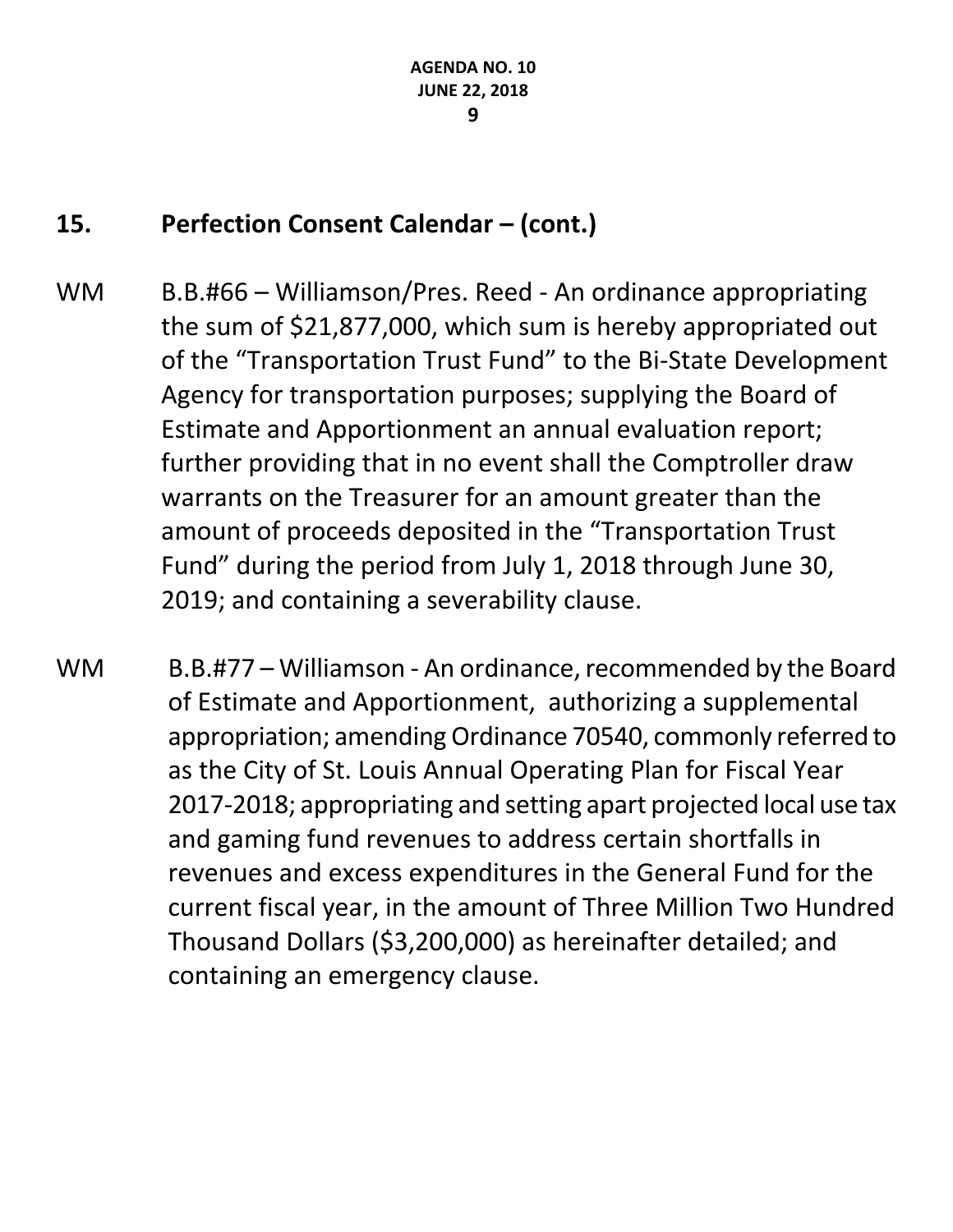# **15. Perfection Consent Calendar – (cont.)**

- PARK B.B.#70 Navarro An ordinance approved and recommended by the Board of Estimate and Apportionment and the Board of Public Service; authorizing a First Amendment of the Lease Agreement authorized by Ordinance 63956 between the City, and the Municipal Theatre Association of St. Louis by amending Section 2. Term; Section 4. Other Consideration (a) Forest Park Improvements; and Exhibit C; with an emergency provision.
- STR B.B.#76 Hubbard An ordinance recommended by the Planning Commission approving the name of a new public street located in the approved Jonas Hubbard Estates subdivision, located in City Block 552.
- STR B.B.#86 Davis Pursuant to Ordinance 68937, an ordinance authorizing the honorary street name, Urban League Square which shall begin at the intersection of North Spring Avenue and Grandel Square and run East on Grandel Square to North Grand Boulevard.

# **16. Board Bills for Perfection**

none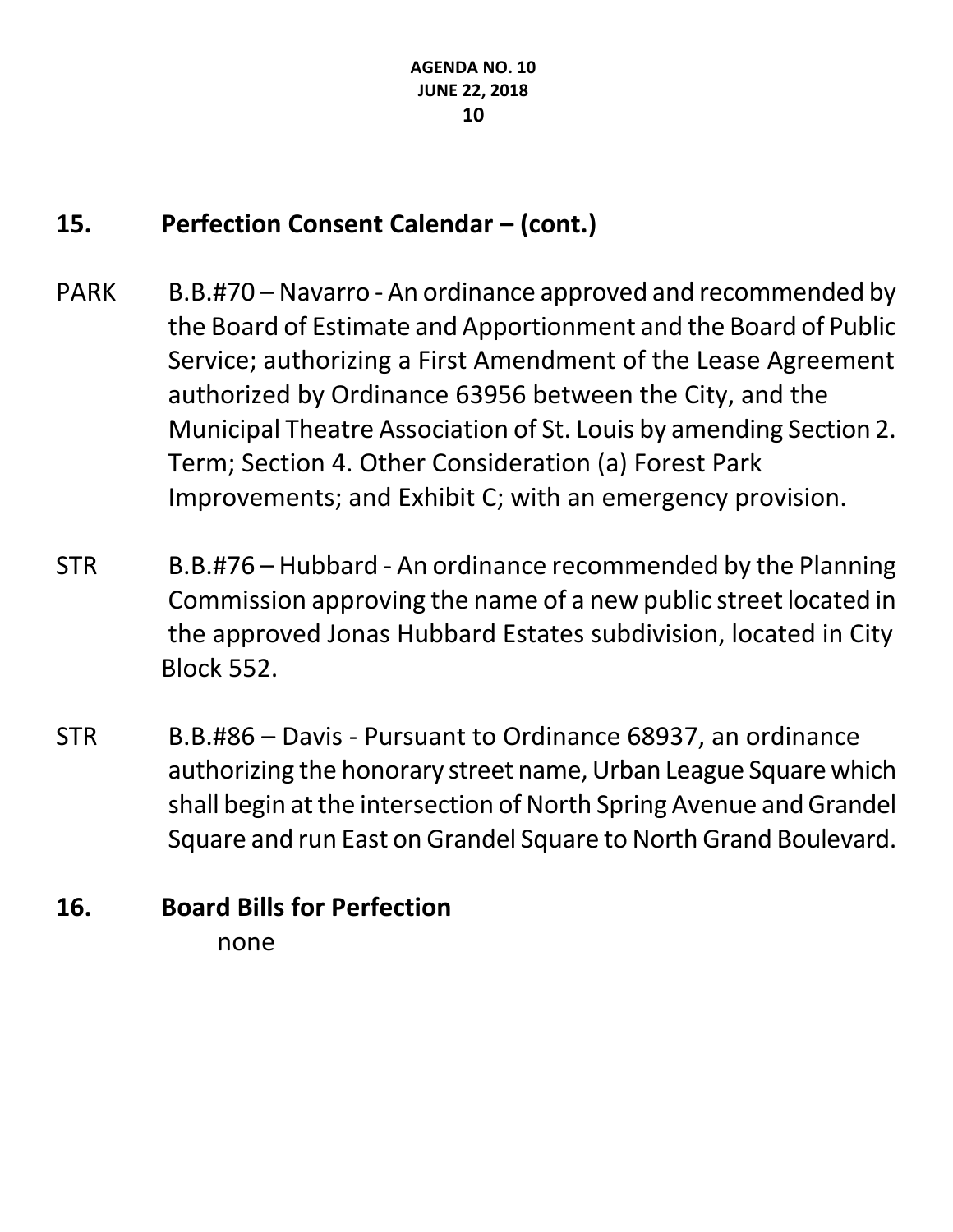### **17. Third Reading Consent Calendar**

- HUDZ B.B.#48 Roddy An Ordinance recommended by the Planning Commission, to change the zoning of property on the Central West End Form-Based District Map, from "NG1" Neighborhood General Type 1 Zone to the "NCT1" Neighborhood Center Type 1 Zone in City Block 3914 (4117R West Pine; and to further change the overall boundaries of the "NG1" Neighborhood General Type 1 Zone and the "NC1" Neighborhood Center Type 1 Zone; established under Ordinance 69406; and containing an emergency clause.
- HUDZ B.B.#50 Martin An Ordinance recommended by the Planning Commission, to change the zoning of property in City Block 2861, from "B" Two-Family Dwelling District to the "F" Neighborhood Commercial District, at 5601-03 S. Broadway, and containing an emergency clause.
- $STR$  B.B.#71 Vaccaro An ordinance establishing a three-way stop site At the intersection of Pernod and Tedmar regulating all traffic Traveling eastbound and westbound on Pernod at Tedmar and Regulating all traffic southbound on Tedmar at Pernod; and containing an emergency clause.

# **18. Third Reading/Report of Engrossment and Final Passage** none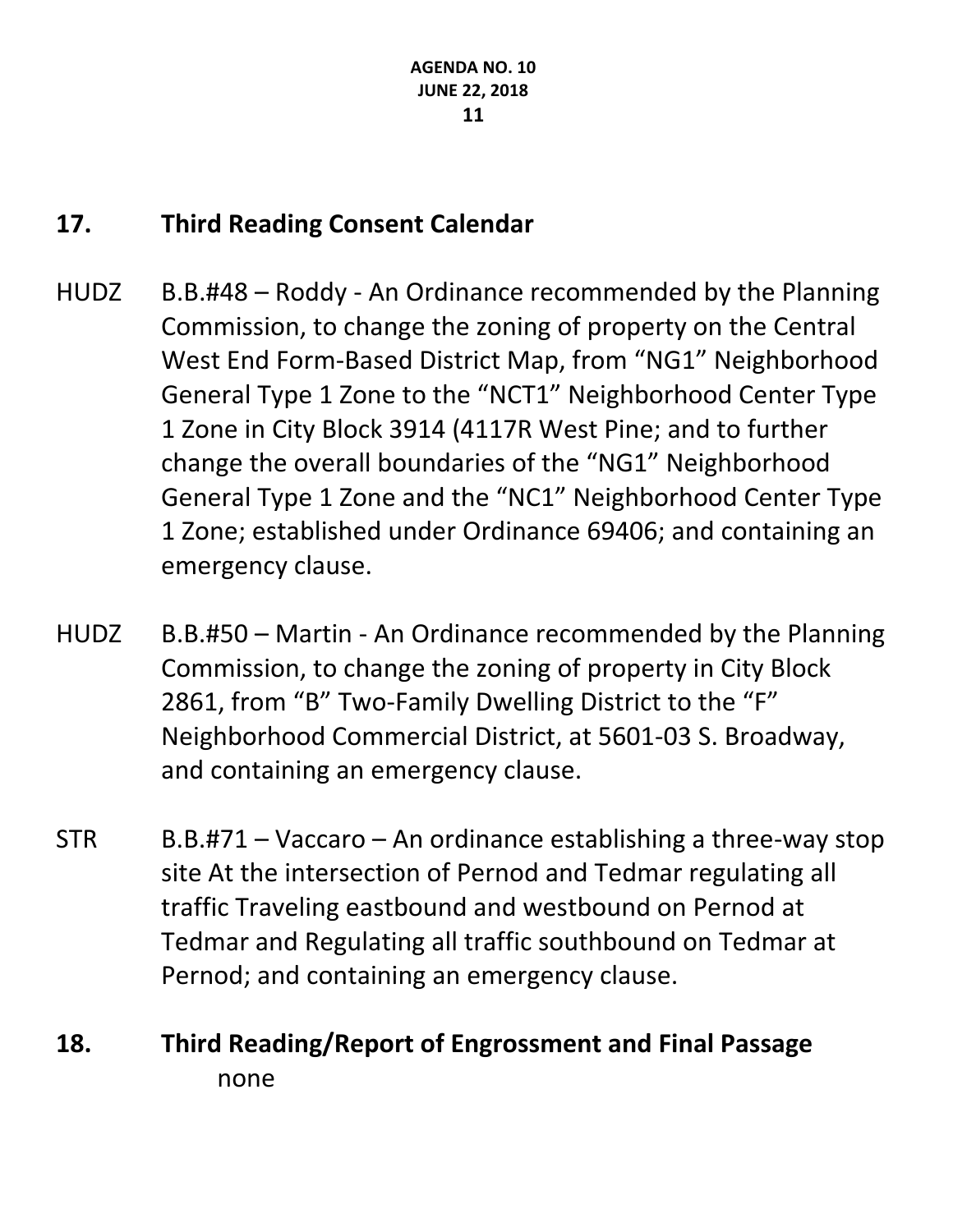# **19. Report of the Enrollment Committee.**

B.B.#48 - #50 - #71

# **20. Courtesy Resolutions Consent Calendar**

- Res.#63 Cohn/Pres. Reed The Board of Aldermen applaud Pride St. Louis, Inc. for PrideFest 2018.
- Res.#64 Arnowitz The Board of Aldermen congratulate Laura Campbell on her retirement.
- Res.#65 Kennedy/Pres. Reed/Williamson/Middlebrook/Bosley Hubbard/Muhammad/David/P. Boyd/Moore/Tyus - The Board of Aldermen honor Mr. Anthony Shahid for being a St. Louis African-American contributor and thank him for being an excellent example of community concern, care, talent and his commitment to the community.
- Res.#66 Kennedy/Pres. Reed/J. Boyd/Williamson/Middlebrook/Bosley Hubbard/Muhammad/David/P. Boyd/Moore/Tyus - The Board of Aldermen honor Mr. Eugene Redmond for being a St. Louis African-American contributor and thank him for being an excellent example of community concern, care, talent and his commitment to the community.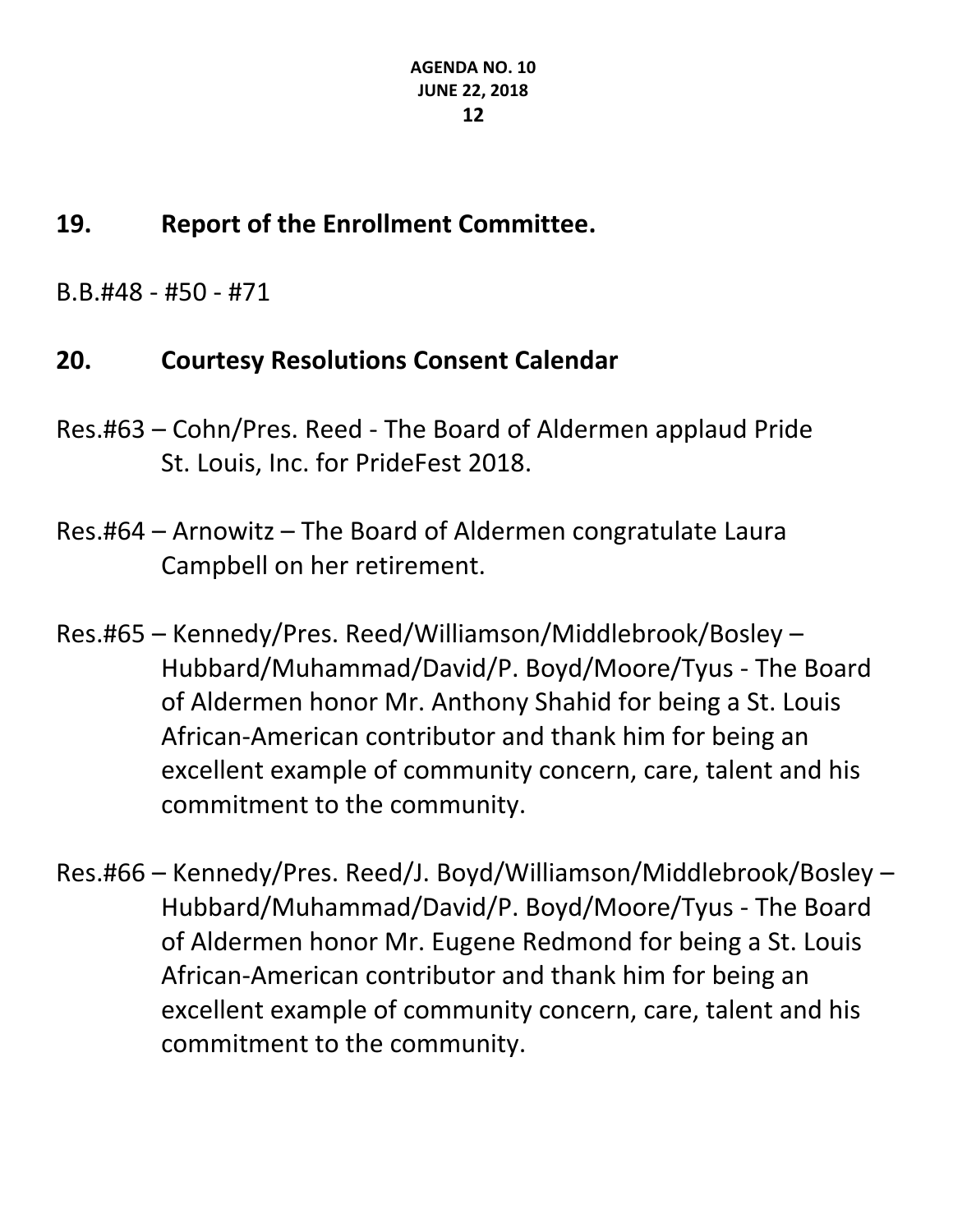# **20. Courtesy Resolutions Consent Calendar – (cont.)**

- Res.#67 Kennedy/Pres. Reed/J. Boyd/Williamson/Middlebrook/Bosley Hubbard/Muhammad/David/P. Boyd/Moore/Tyus - The Board of Aldermen honor Ms. Lois D. Conley for being a St. Louis African-American contributor and thank her for being an excellent example of community concern, care, talent and his commitment to the community.
- Res.#68 Kennedy/Pres. Reed/J. Boyd/Williamson/Middlebrook/Bosley Hubbard/Muhammad/David/P. Boyd/Moore/Tyus - The Board of Aldermen honor Mr. Norman Seay for being a St. Louis African-American contributor and thank him for being an excellent example of community concern, care, talent and his commitment to the community.
- Res.#69 Kennedy/Pres. Reed/J. Boyd/Williamson/Middlebrook/Bosley Hubbard/Muhammad/David/P. Boyd/Moore/Tyus - The Board of Aldermen honor Mr. Percy Green II for being a St. Louis African-American contributor and thank him for being an excellent example of community concern, care, talent and his commitment to the community.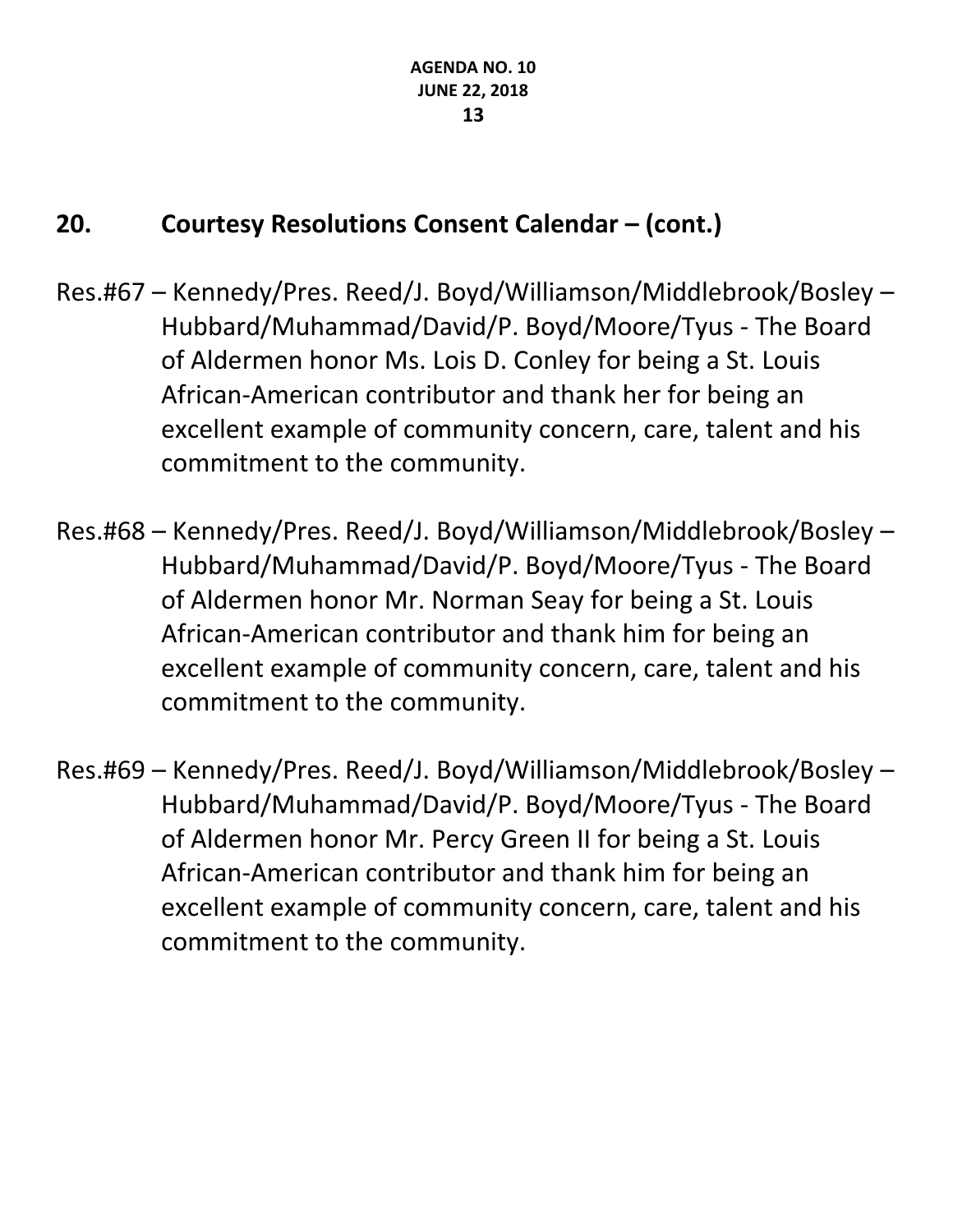# **20. Courtesy Resolutions Consent Calendar – (cont.)**

Res.#70 – Kennedy/Pres. Reed/J. Boyd/Williamson/Middlebrook/Bosley – Hubbard/Muhammad/David/P. Boyd/Moore/Tyus - The Board of Aldermen honor Ms. Safiyah Chauvin for being a St. Louis African-American contributor and thank her for being an excellent example of community concern, care, talent and his commitment to the community.

# **21. First Reading of Resolutions.**

- Res.#71 Rice/Bosley/Ingrassia/Guenther/Green/Spencer/ Navarro/Davis/Coatar/Martin/Cohn/Williamson/Kennedy/ Murphy/Howard/Oldenburg/Arnowitz/Martin/P. Boyd/ Middlebrook/Vaccaro/J. Boyd/Muhammad/Pres. Reed – The Board of Aldermen stand alongside our immigrant neighbors and residents and oppose the practice of family separation and the detention of children, and oppose the use of Missouri taxpayer dollars to fund this practice. We call on our leaders in Washington D.C., including Senator Roy Blunt, Senator Claire McCaskill, and Congressman Lacy Clay to oppose this practice.
- Res.#72 Vollmer Pursuant to Ord. 69372 the Parks and Environmental Matters Committee does hereby approve the recommendations Of the Director for the appropriation of Neighborhood Parks Capital Improvement Accounts funds for the Fiscal Year 2019 (Regarding the proceeds of the Three-Sixteenths Cent Tax).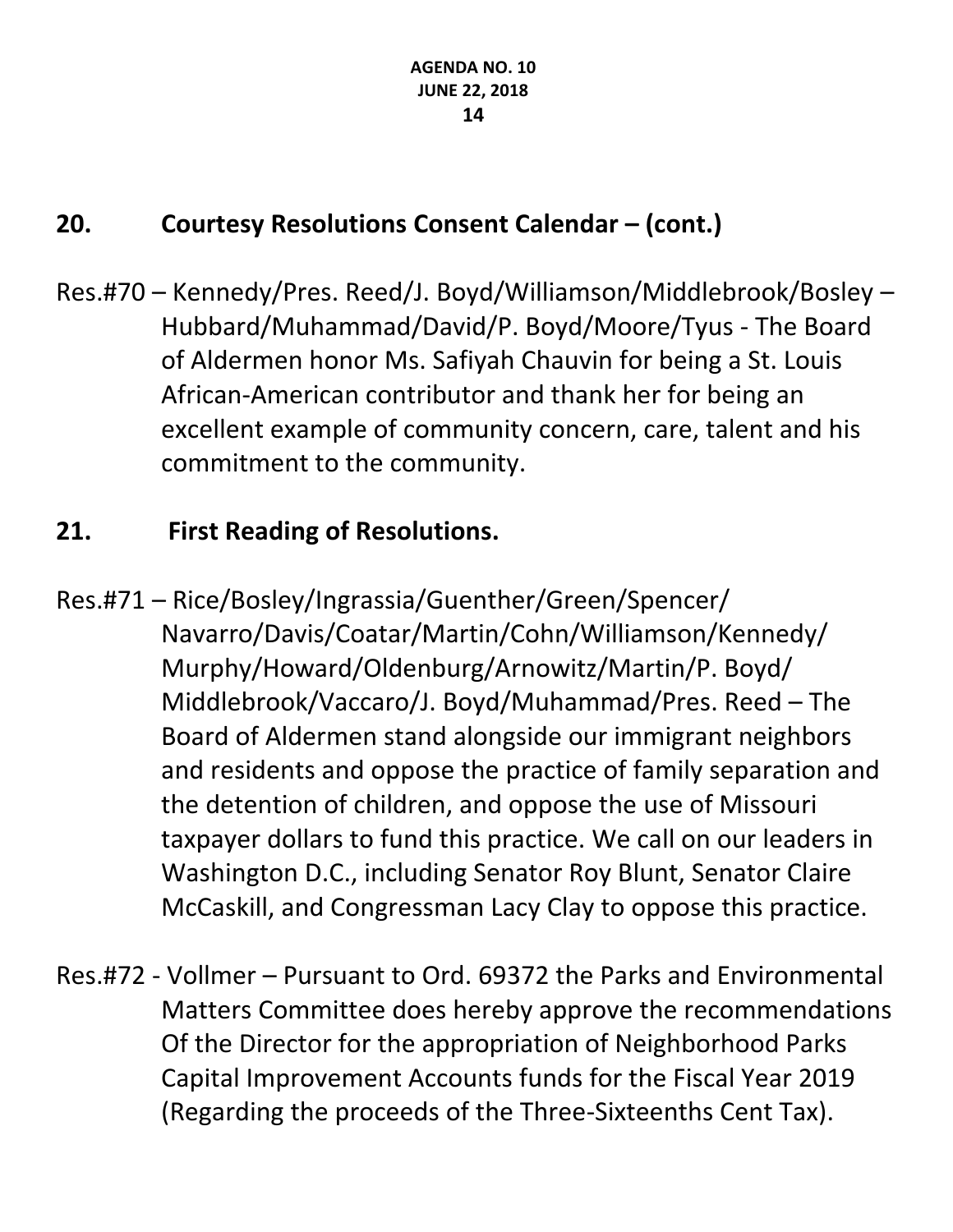# **21. First Reading of Resolutions – (cont.)**

- Res.#73 -Vollmer Pursuant to Ord. 64994 the Parks and Environmental Matters Committee does hereby approve the recommendations Of the Director for the appropriation of Neighborhood Parks Capital Improvements Account fund for the Fiscal Year 2019 (Regarding the proceeds of the One-Tenth-Cent Tax).
- Res.#74 Vollmer Pursuant to Ord. 67477 the Parks and Environmental Matters Committee does hereby approve the recommendations Of the Director for the appropriation of Neighborhood Parks Capital Improvements Account fund for the Fiscal Year 2019.
- **22. Second Reading Resolutions, Committee Reports & Adoptions.** none
- **23. Miscellaneous and Unfinished Business.** none
- **24. Announcements**

**MONDAY, JUNE 25, 2018**

**NO MEETINGS**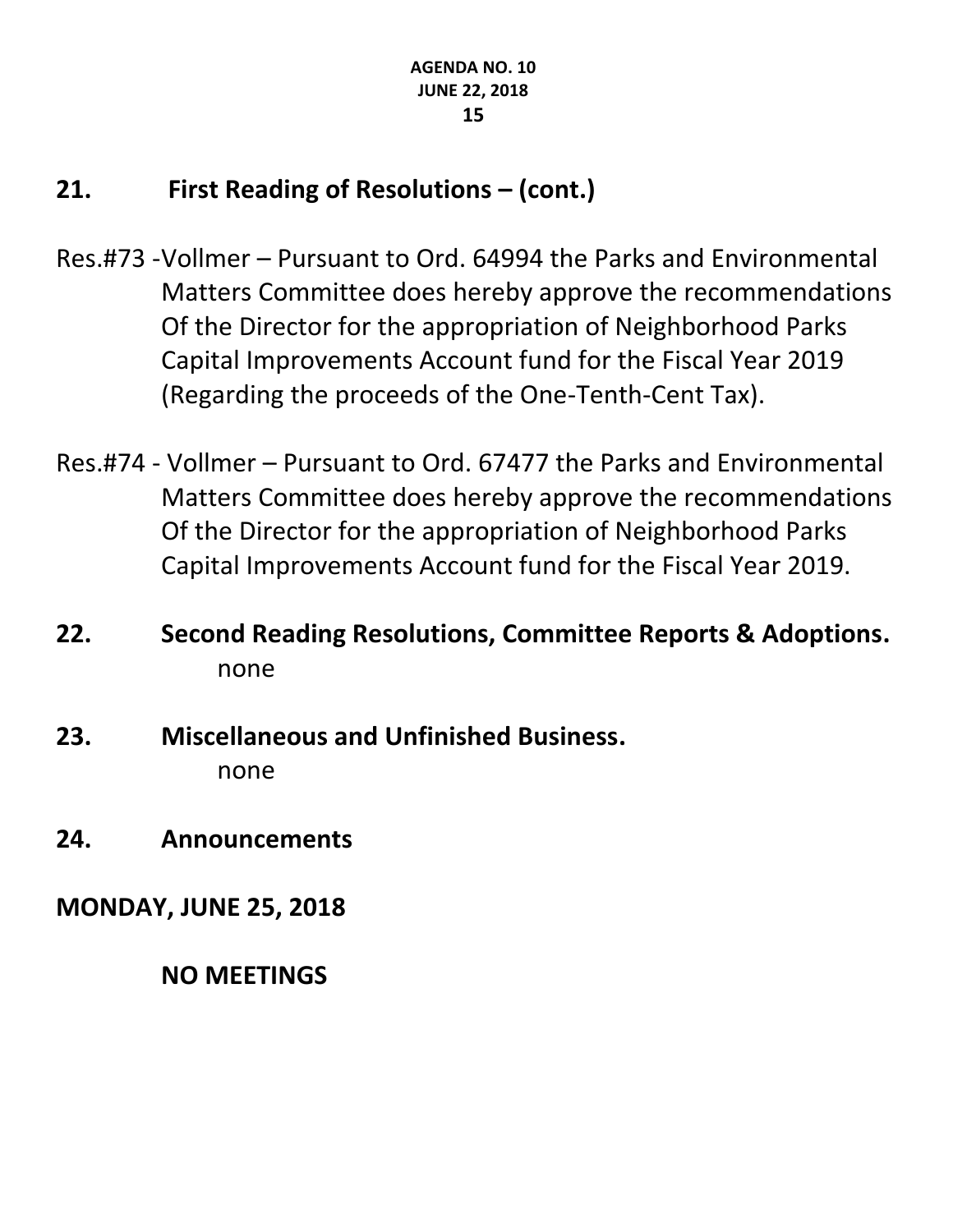### **TUESDAY, JUNE 26, 2018**

### **PUBLIC SAFETY MEETING – 10:00 A.M. – KENNEDY ROOM**

- B.B.#54 Kennedy An Ordinance adopting the 2018 International Residential Code for One- and Two-family Dwellings with amendments, including Appendices E, F, G, H, J, K, M, R, S, and T; repealing Ordinance 68789; and containing a penalty clause, severability clause, savings clause, and emergency clause.
- B.B.#55 Kennedy An Ordinance adopting the 2018 International Fire Code with amendments, including Appendices B and C; repealing Ordinance 69600; and containing a penalty clause, severability clause, savings clause, and emergency clause.
- B.B.#58 Kennedy An Ordinance adopting the 2018 International Energy Conservation Code with amendments; repealing Ordinance 68792; and containing a penalty clause, severability clause, savings clause, and emergency clause.
- B.B.#59 Kennedy An Ordinance pertaining to the Mechanical Code of the City of Saint Louis; repealing Ordinance 68639 and Ordinance 68847; adopting the 2018 International Mechanical Code with amendments, including Appendix A; and containing a penalty clause, severability clause, savings clause, and an emergency clause.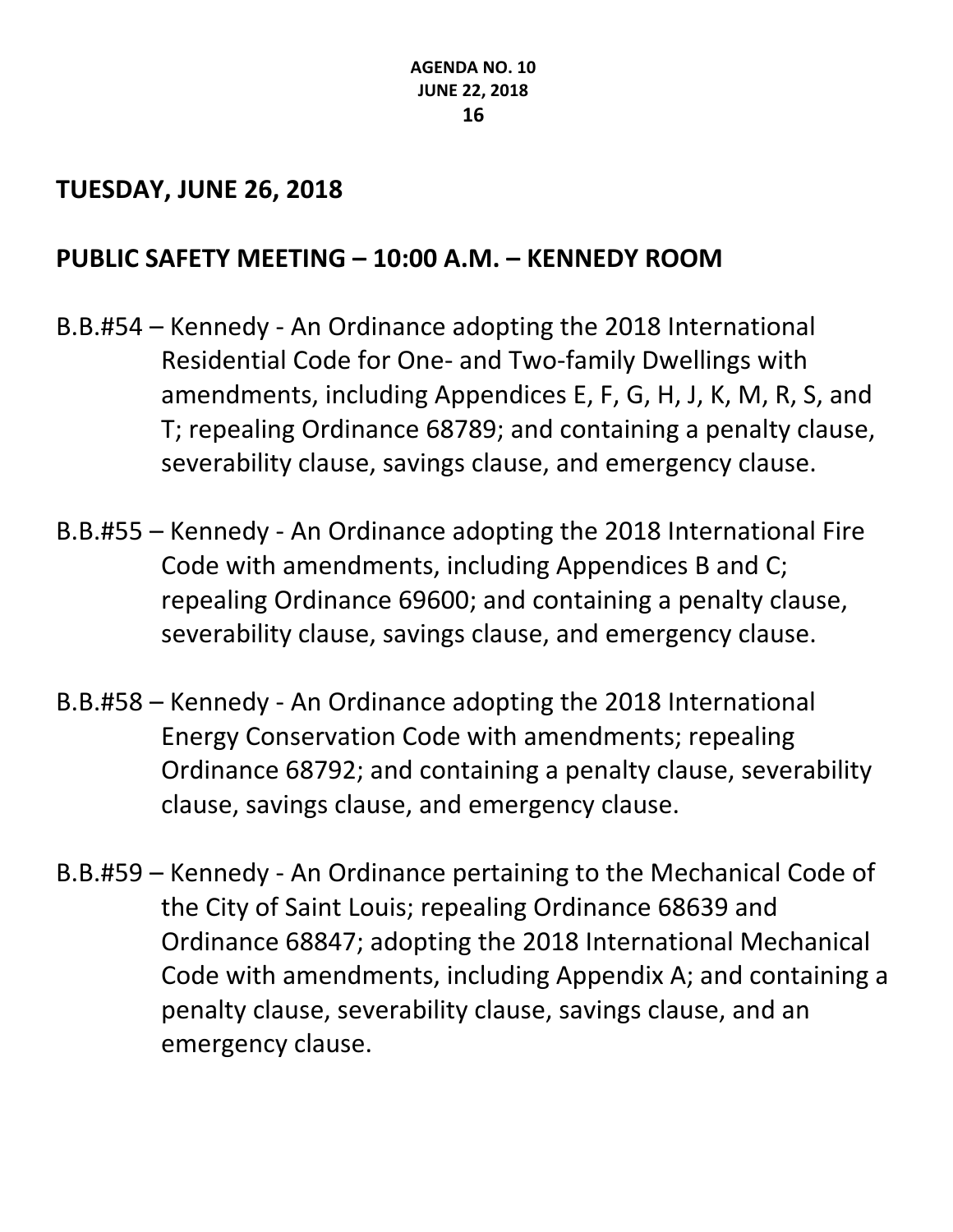# **PUBLIC SAFETY MEETING – (cont.)**

- B.B.#60 Kennedy An Ordinance adopting the 2018 International Fuel Gas Code with amendments; repealing Ordinance 68638; and containing a penalty clause, severability clause, savings clause, and emergency clause.
- B.B.#61 Kennedy An ordinance adopting the 2017 National Electrical Code with amendments; repealing Ordinance 68831; and containing a penalty clause, severability clause, savings clause, and emergency clause.

#### **WEDNESDAY, JUNE 27, 2018**

### **HOUSING, URBAN DEV. & ZONING – 9:00 A.M. – KENNEDY ROOM**

- B.B.#85 Coatar An ordinance approving a Redevelopment Plan for 705-719 North 2nd.
- Res.#8 Martin Enterprise Zone for U.S. Durum Milling, Inc.
- Res.#9 Vollmer Enterprise Zone for St. Louis Properties Inc.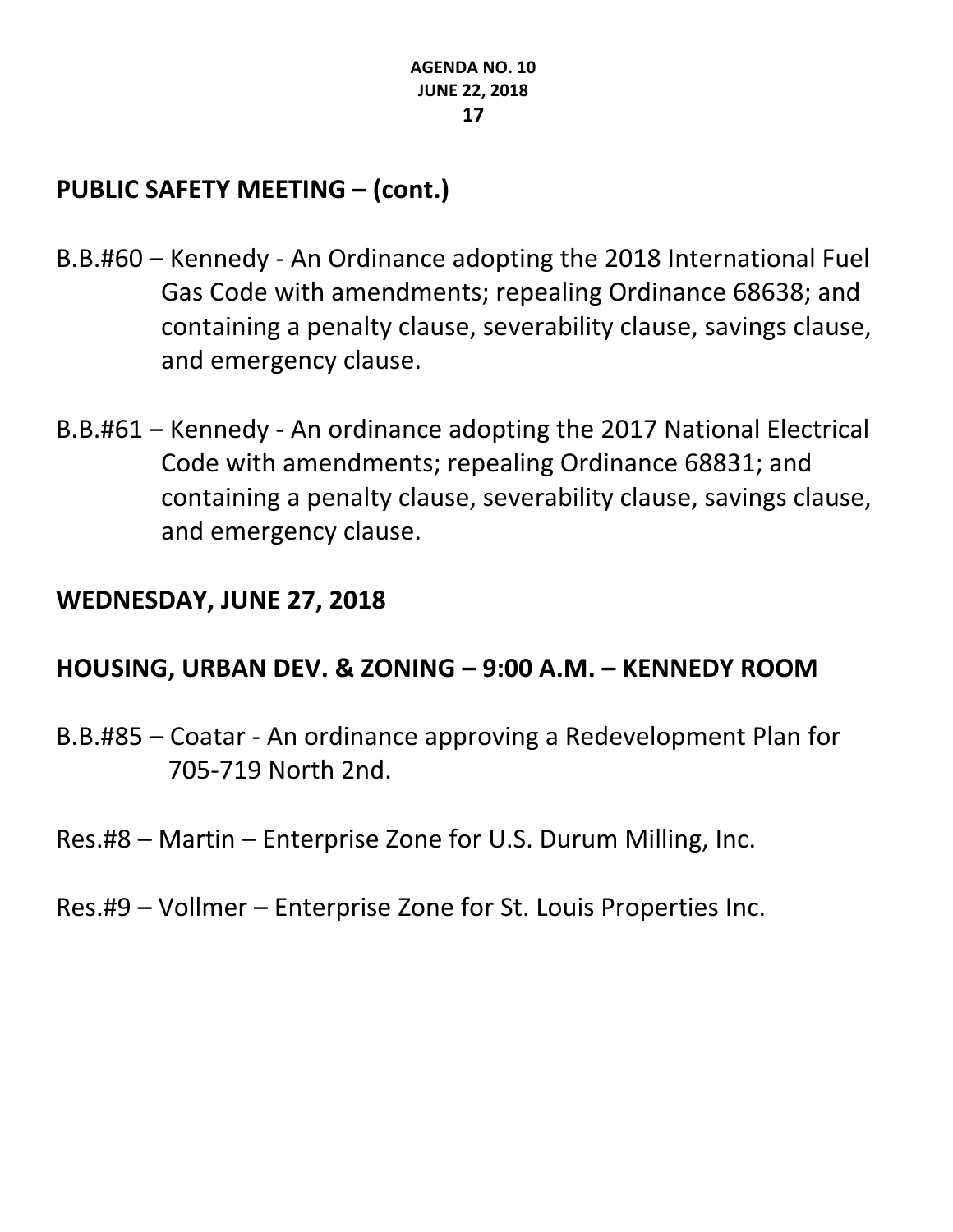### **HOUSING, URBAN DEV. & ZONING – (cont.)**

- Res.#19 Spencer/Ingrassia/Guenther/Green The Board of Aldermen request that federal and state law enforcement authorities thoroughly and comprehensively investigate the alleged wrongdoing involving Northside Regeneration, its owners and representatives, or others, in relation to the Northside Regeneration development.
- Res.#38 Martin Enterprise Zone for IPX Apex, LLC.

### **THURSDAY, JUNE 28, 2018**

**NO MEETINGS**

### **FRIDAY, JUNE 29, 2018**

**FULL BOARD MEETING – 10:00 A.M. – CHAMBERS**

- **25. Excused Aldermen**
- **26. Adjournment**